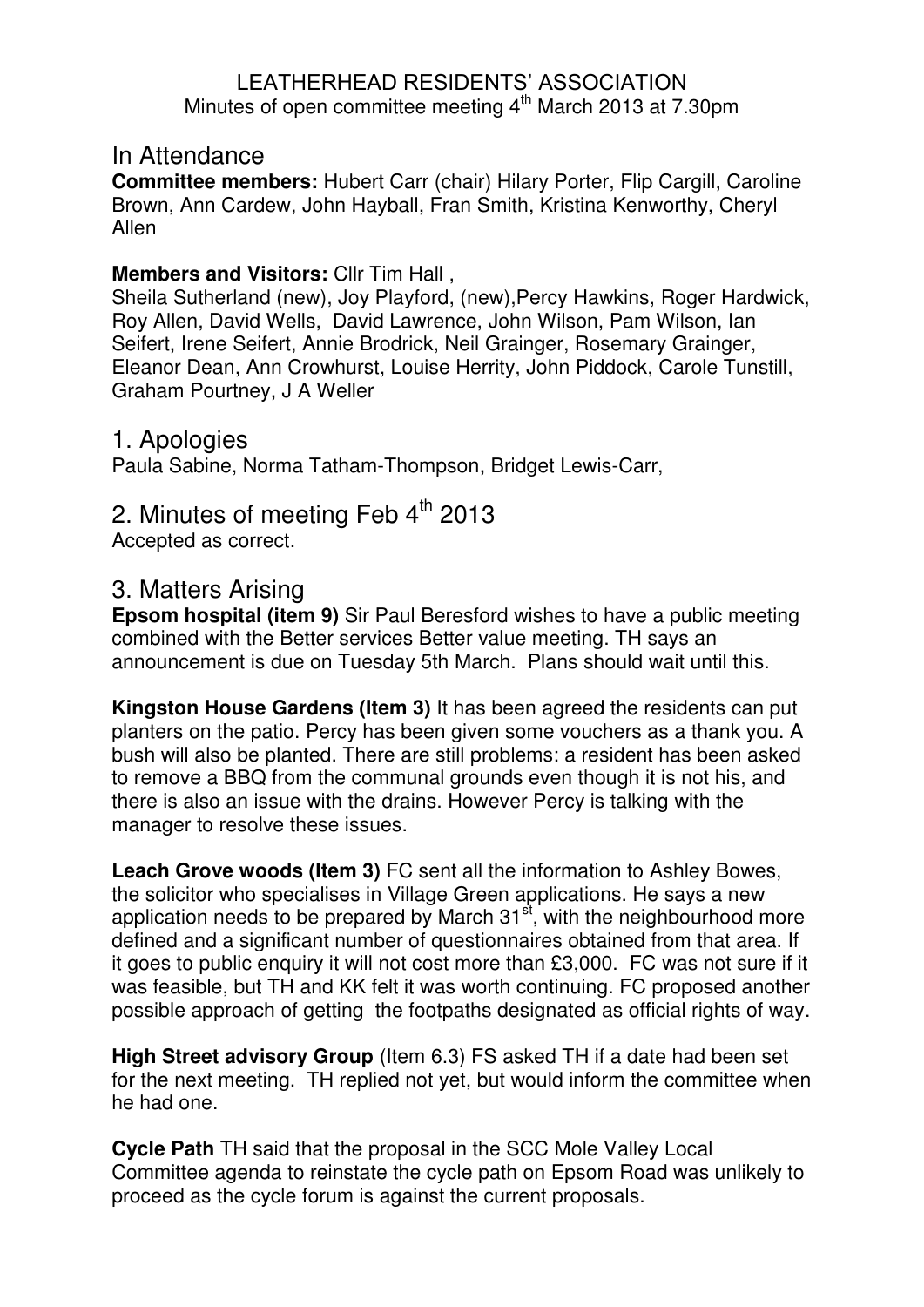# 4. Correspondence

HC received a letter from highways Dept MVDC responding to his request about the removal of the staircase on the one way system.

# 5. Members' concerns

#### **Potential development of Barnett Wood Allotments and Green Belt land owned by Merton College adjacent to the M25 junction.**

Ian Seifert asked the committee's view on the Green Belt.

CB explained about the requirement for MVDC to find sites for new housing, and that 5 years ago MVDC drew up a document (SHLAA) with sites that could be used. However, more sites now need to be identified to fulfil the target housing requirement by 2026.

MVDC is carrying out a new consultation, the Green Belt Review, to examine the value of different areas of the Green Belt. Anyone can comment on the review online or by a paper form.

Bookham and Ashtead will comment via their Neighbourhood Development Plans.

The LRA intends to comment that the few remaining green fields between Leatherhead and Ashtead are 'very significant' for the prevention of the two communities merging, rather than the 'moderate' rating given.

It was reported that Jack Straw had said the Barnett Wood Lane Allotments are non-statutory, which implies that legally there is the right to move the allotments to a satisfactory site.

HP stated the allotments are owned by MVDC, and the 100 year covenant protecting them has ended.

Six members of the LRA committee have viewed the proposed new site for the allotments. It is about a 20 minute walk from the present allotments, over a railway bridge. It is a very large open site not very secure and access will have to be through a locked gate. The Horticultural Hut is proposed to be near to the Rye Brook and will not be easily accessible to some members of the Hut in the Leatherhead area. The land is clay, *(post meeting note - We hear from the farmer that the site on the plan for the allotments is light soil)* poor and very wet in places; there is evidence of rabbits and wild life. The M25 is noisy. HP added that mercury pollution from car catalytic converters could be an issue. FC mentioned that one of the Cobham allotments which had been in a similar situation and had hired a solicitor and resisted development.

Roy Allen has put in a Freedom of Information request to MVDC asking who is on the committee handling the potential development of this site and who identified this site.

HC understood that an approach had been made by a third party. The council have advertised the site in the Estates Gazette. They have received no firm offers, but are expecting to receive one later this month, and hope to have a preferred partner by June.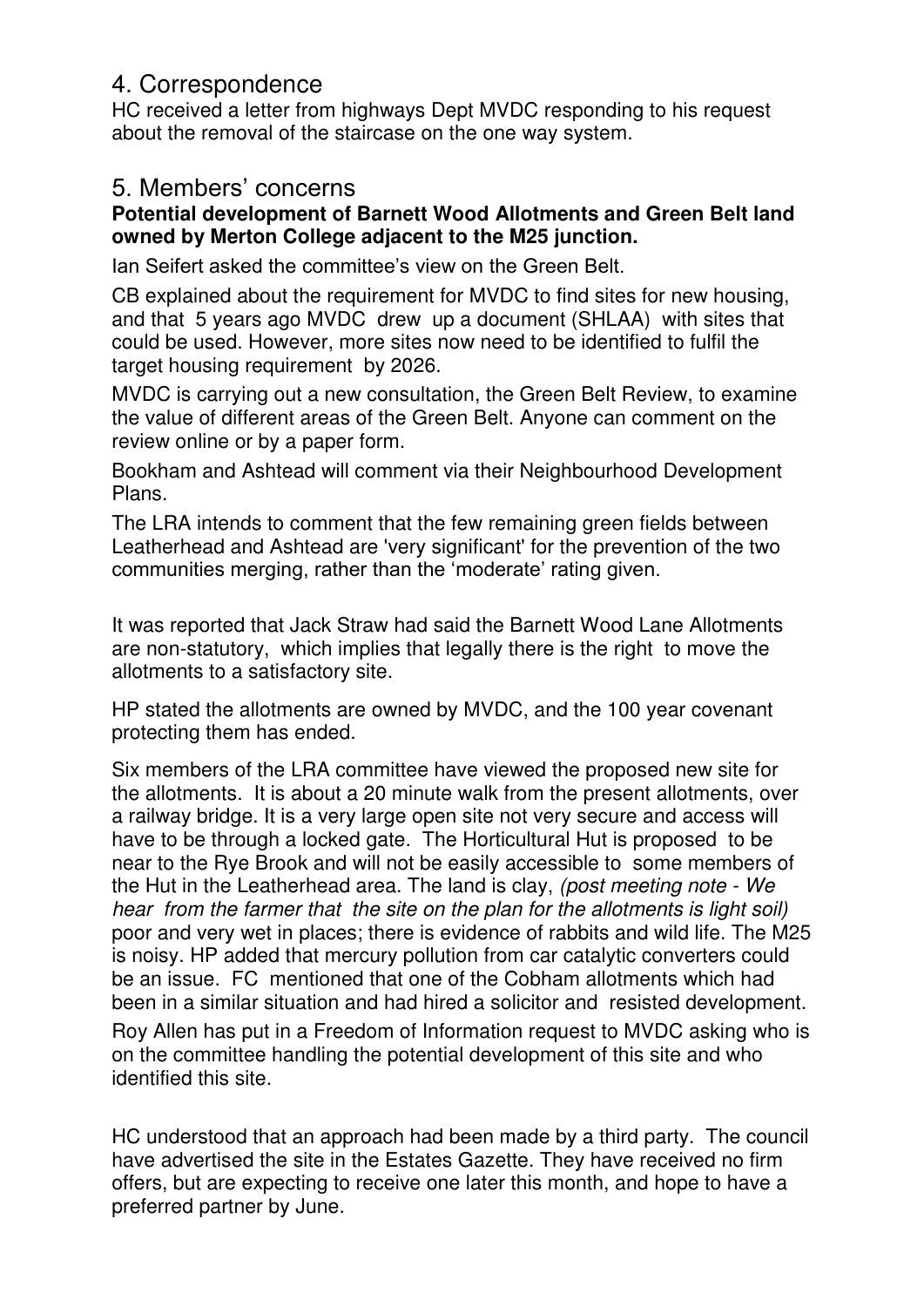KK said the issue of the Green belt needed to be resolved, and it would be much better if the Green Belt review takes land out of the Green Belt and then strictly apply policy to the land within the Green Belt. This review should have been completed prior to the council advertising sites in the Green Belt.

In response to questions to the allotment holders present at the meeting: None wanted to move to the new site; if the allotment site has to be developed it was agreed it should be housing.

TH said that housing is the least favoured option for this development site. Retail is the favoured option.

CA and KK mentioned the Growth and Infrastructure bill (not yet passed into law) which will enable a developer of a major infrastructure project such as a retail park to apply to directly to the Secretary of State for planning permission.

CB repeated that it's not just about the allotments, it's about what it's doing to Leatherhead. We are already suffering from insufficient parking, and gridlock at certain times of the day.

# 6. Brief Reports **6.1 Planning**

#### [http://www.leatherheadresidents.org.uk/Reports/Planning\\_March\\_2013.pdf](http://www.leatherheadresidents.org.uk/Reports/Planning_March_2013.pdf)

The following additions were made to the report: Brook Willow Farm is appealing the decision to refuse the use of Buildings 9 & 10 as stables.

The house, 'Tall Trees' on Headley road has been refused permission to build a house in the grounds.

Outline planning permission for 70 houses on land at the junction of Cleeve road and Randalls Road has been requested. This site is just within the Green Belt boundary, and was identified in the SHLAA review.

CB has written to the Magistrates opposing the application for a drinks licence and music by the shop Uncle Charlie's

### Supplement to Planning Report for  $4<sup>th</sup>$  March 2013

http://www.leatherheadresidents.org.uk/Reports/Planning\_supplement\_March\_ 2013.pdf

Appeals: none relevant

Decisions: (0017) Lloyds Bank can put up 1 externally illuminated, projecting sign.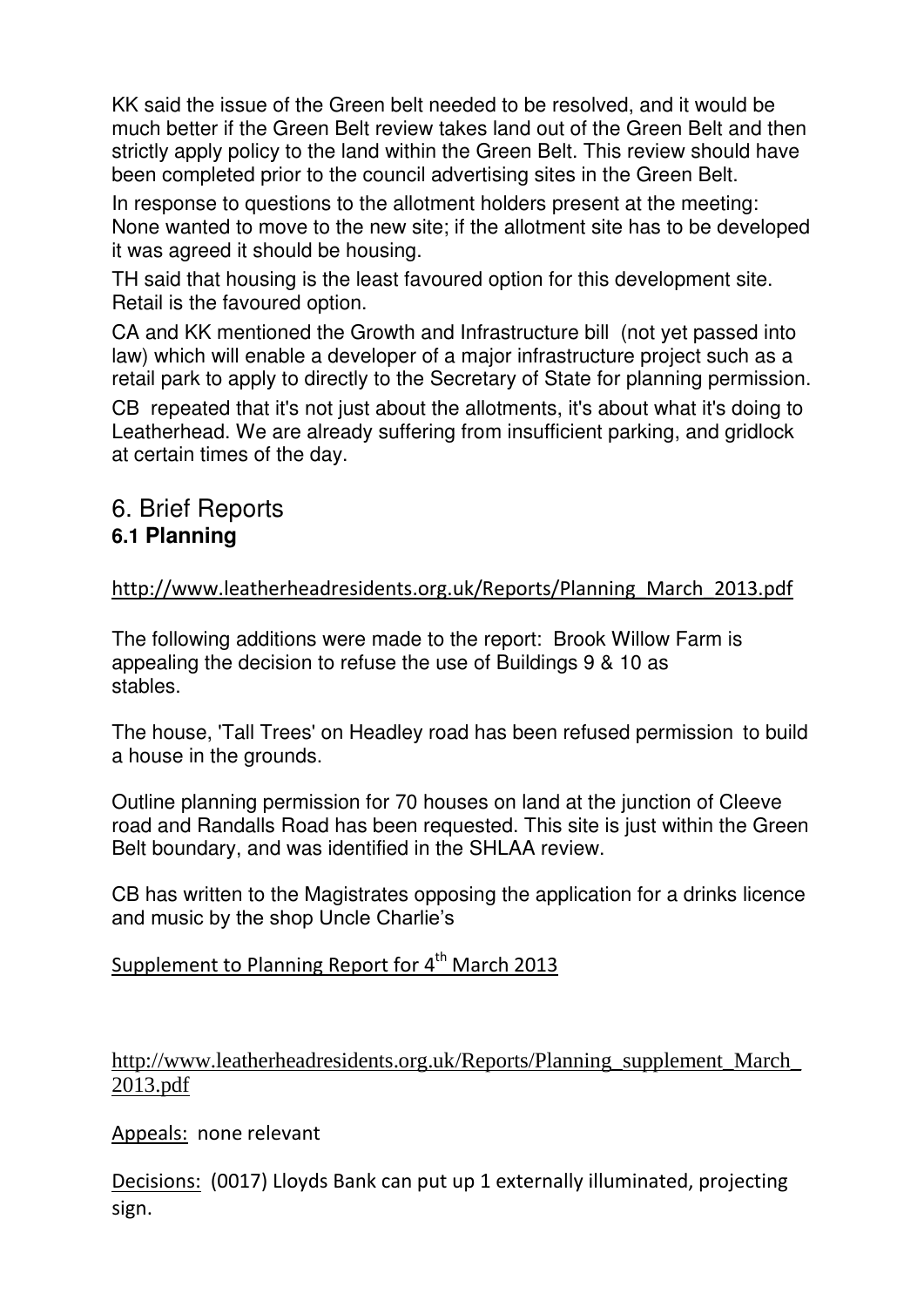(0040) The Bungalow, The Fairway: No further action regarding their conversion of a garage into living accommodation.

(1660) Hillcrest, The Downs, some rear extensions and roof alteration, ok.

(0084) The Library can put signs on the pillars outside. (Listed Building Consent)

Running List: (0139) An application to build 70 dwellings on land around "The Farthings" on Randalls Road. This site is about 2.9 ha.

(0205) Lindisfarne, Linden Gardens. Conversion of garage and creation of  $1<sup>st</sup>$ floor over it to office; the ground floor to contain a gym and a shower room.

(0229) 8 Homelands: 2 storey side extension and single storey rear.

(0245) Beechmead, Yarm Way. 2 storey side extension – revision to plan MO/2012/1632.

Letters written:

- 1. To the Magistrates Court via the Police regarding the issue of an alcohol licence to Uncle Charlie's.
- 2. To the Planning Dept. regarding Brook Willow Farm's application to use buildings 9 & 10 for agricultural purposes, ie to house either cattle, sheep or pigs. I asked the relevant officer to check on the capacity available as I feared over-crowding.
- 3. Again to the Planning Dept. regarding the application to build another house in the grounds of Tall Trees, Headley Road. We have since learned that that application has been refused.

Work done: Following a full sub-committee meeting, an argument has been drawn up against altering the Green Belt designation of the fields in Barnett Wood lane and making further suggestions as to where houses could go.

# **6.2 Environment**

#### [http://www.leatherheadresidents.org.uk/Reports/Environment\\_March\\_20](http://www.leatherheadresidents.org.uk/Reports/Environment_March_2013.pdf) [13.pdf](http://www.leatherheadresidents.org.uk/Reports/Environment_March_2013.pdf)

CA said the date of the Open Gardens event is June  $9<sup>th</sup>$  2013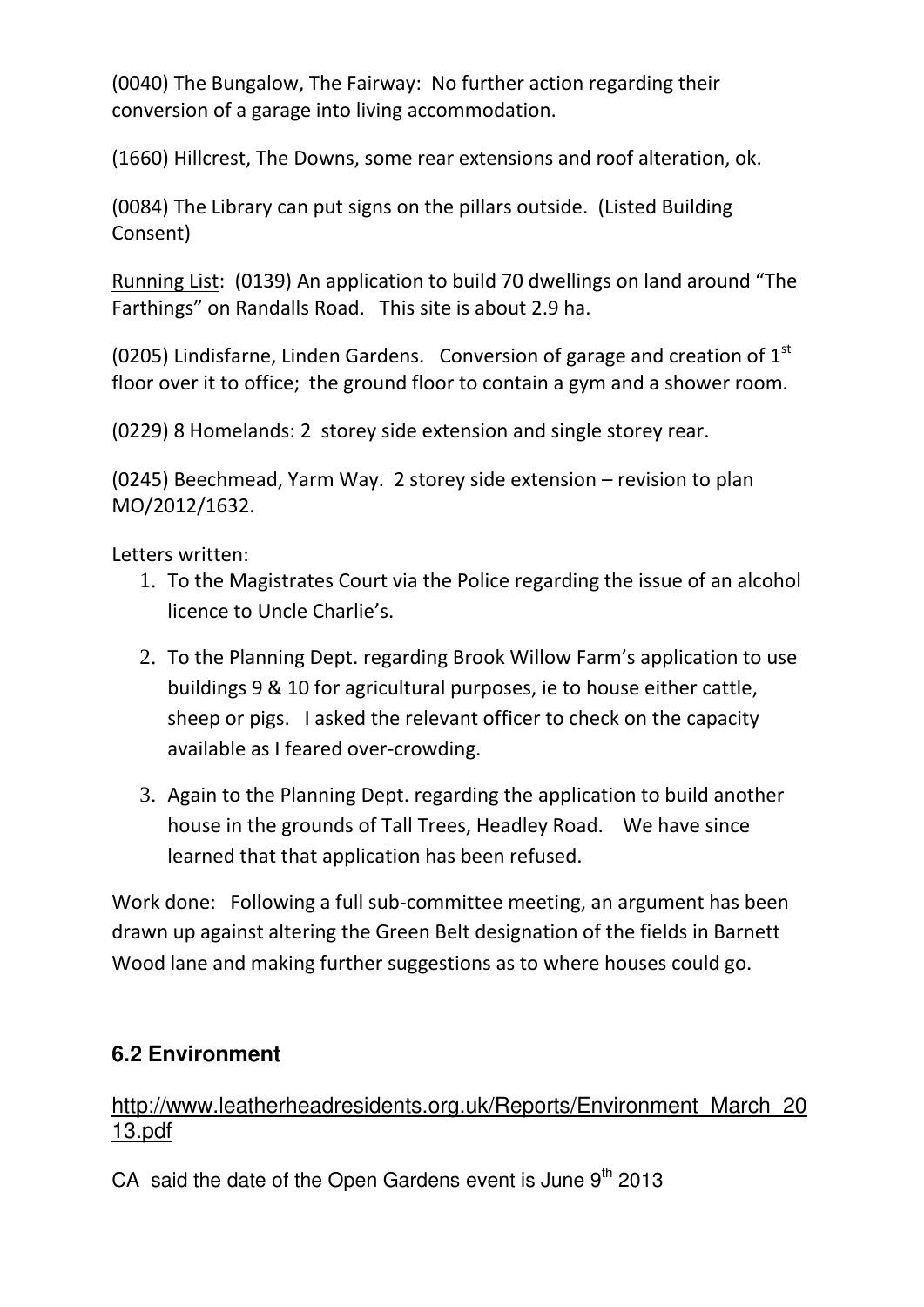#### **6.3 Membership and Publicity** [Membership & Publicity](http://www.leatherheadresidents.org.uk/Reports/Membership_March_2013.pdf)

HP said notices had been put up publicising the drop in sessions about the allotments, and for the AGM. The drop in sessions had been well attended.

**ACTION:** HP It was agreed that the LRA would book a Barrow in the Swan Centre to support the Allotment holders in their protest against the relocation of the allotments, to raise concerns over the possible redevelopment of the site, and to advertise the LRA AGM.

**ACTION?** A leaflet to be delivered to all Leatherhead households advertising the AGM is still being discussed.

#### 7. Past Meetings

CA attended the Community Garden meeting. There are still no toilet facilities (action TH)

# 8. Future Meetings

# 9. AOB

# 10. Practicalities.

**AGM Speakers agreed:** John Howarth (LAP), Andy Smith (CPRE) and Lucy Quinnell (Teazle Wood)

**The newsletter** is finished, and has been sent for printing to Ray W.

**Constitution change** It was confirmed that a proposal to change the name of the sub committees to special interest groups will be made at the AGM, and notice of this is in the newsletter.

**Meeting schedule change** The change to mixed open and closed meetings was explained, Full details have gone in the newsletter.

**July Speaker** It was suggested that the Police Commissioner be asked to speak at the July meeting. **ACTION** Write and invite Kevin Hurley P C.

**A L L** The editor of the Ashtead and Leatherhead Local asked for the article to be submitted before the deadline of the  $12<sup>th</sup>$ . This month's article to be written by HC promoting the AGM and the plans for the Allotment site.

**Help Needed** Volunteers were requested for administrator/ organiser, newsletter editor, minute's secretary and special interest groups. FC also suggested students from St John's could be invited to help with the newsletter as part of a service project. David Lawrence offered to help on special interest groups. **ACTION** Speak to St John's

### Next meeting

Monday April 8 7.30 pm Abraham Dixon Hall. AGM with panel of three eminent speakers .

The meeting closed at 9.15 pm